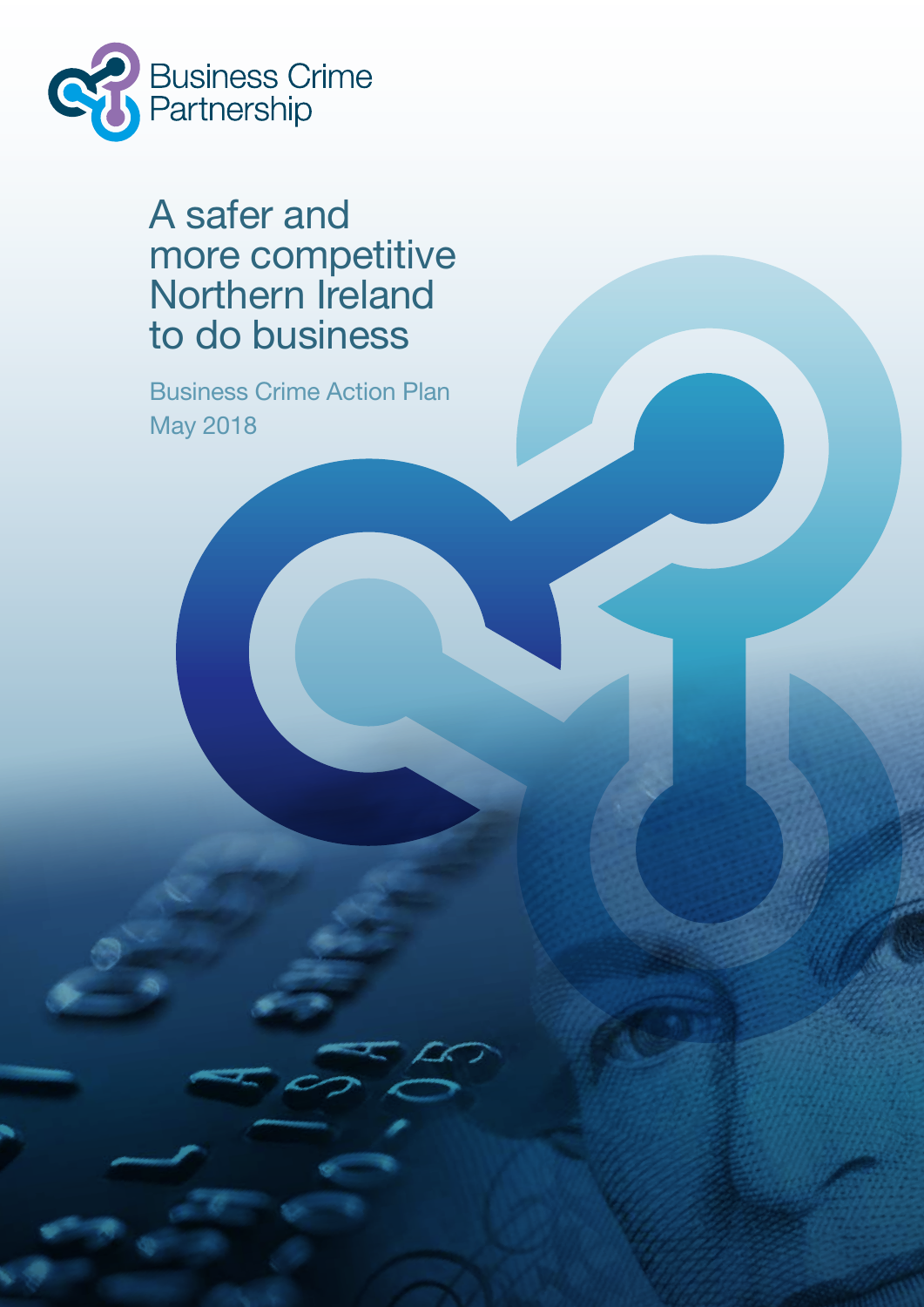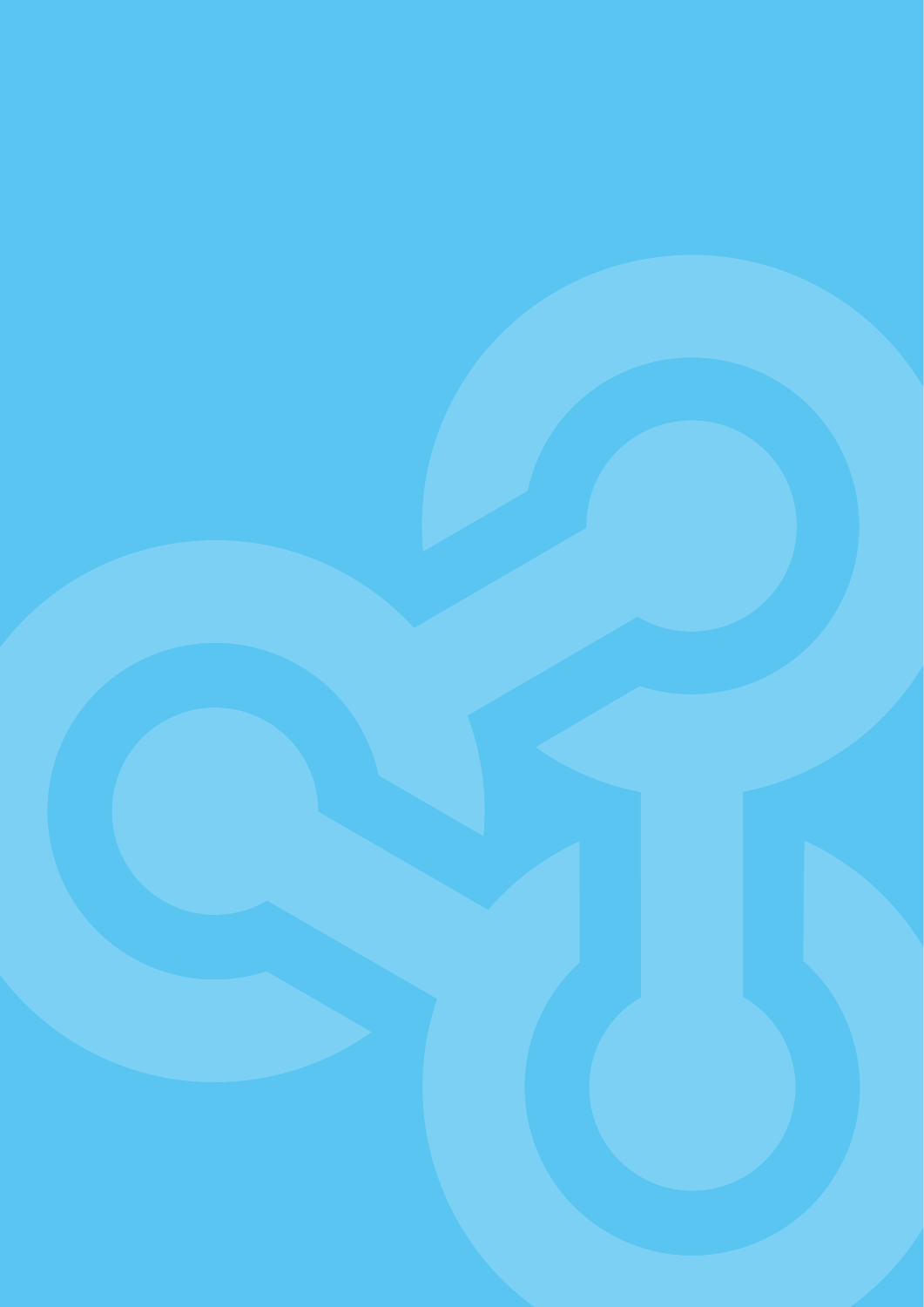

### **Background**

The Business Crime Partnership, which consists of representatives from the Department of Justice, Northern Ireland Policing Board, the Police Service of Northern Ireland and the business community, is responsible for taking forward actions relating to business crime.

In 2016 the Justice Committee held a business stakeholder event which reinforced the clear message that business crime has a significant impact on businesses, but also on the economic wellbeing of Northern Ireland and those personally affected.

The Business Crime Partnership invested significant effort and resources to identify and address the key issues affecting businesses in Northern Ireland. In doing so it helped shape and determine how collaborative partnership working could effectively tackle crime against the business community. The result of these partnership efforts was the launch of Northern Ireland's first Business Crime Action Plan, in May 2016.

The plan set out an agreed partnership approach between the business community, PSNI, NIPB, PCSPs<sup>1</sup> and the DoJ on how they would work together to prevent and tackle business crime.

<sup>1</sup> Policing and Community Safety Partnerships





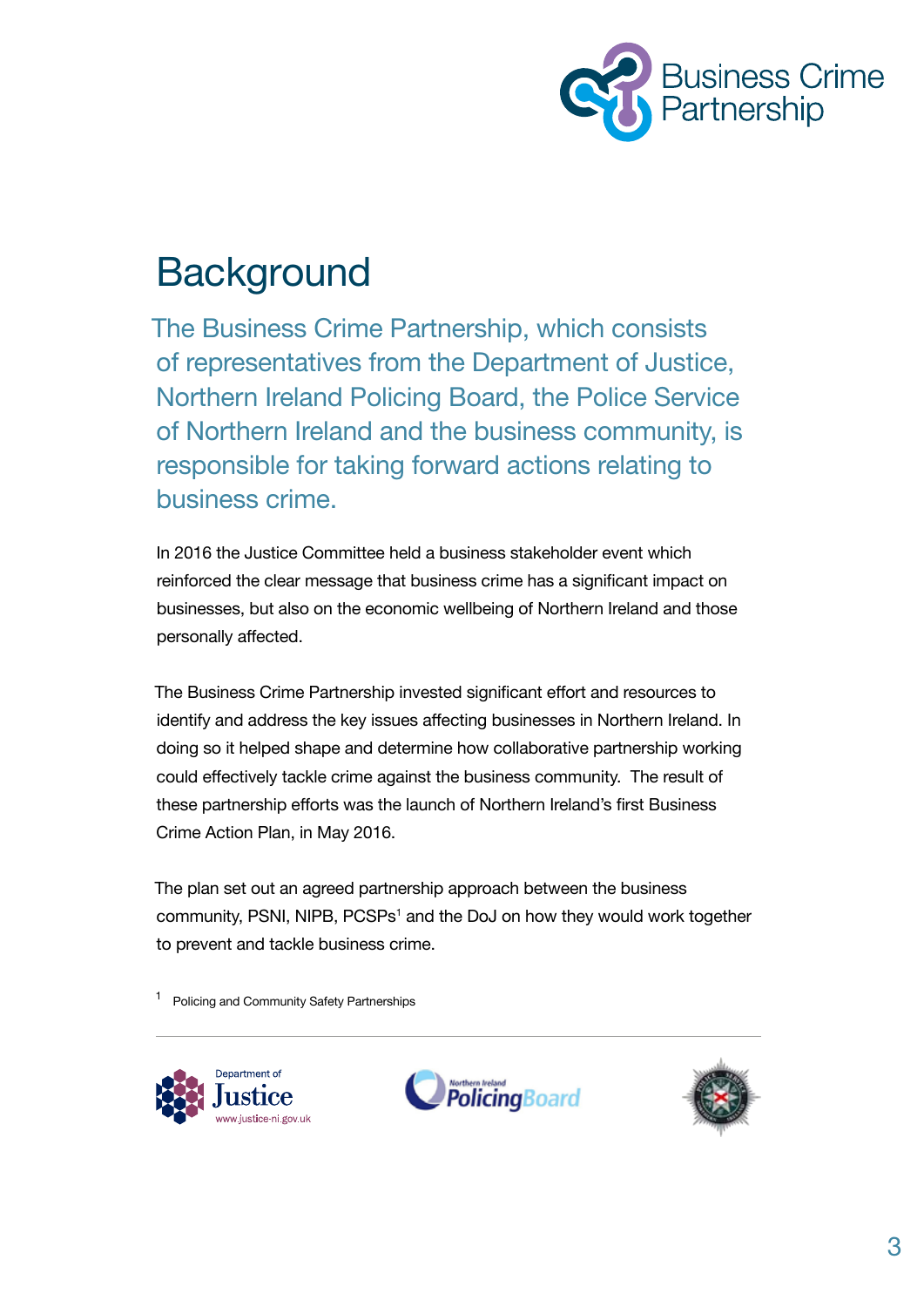### PSNI/PPS project 'working together'

Several initiatives are ongoing to streamline the criminal justice pathways, reducing bureaucracy, whilst providing an acceptable outcome for victims in a timely manner. The DoJ and PSNI are also working towards the implementation of a business crime impact statement.

### Updates for victim of crime

The PSNI endeavour to keep victims of crime updated on the progress of investigations, with updates scheduled at 10, 30 and 90 days. Outside of this victims can also directly contact the investigating officer, should any further contact be required.

An effective targeted media strategy delivered crime reduction advice in partnership with other statutory and non-statutory **partners** 

> The number of victims receiving an update within 10 days increased by 35.1% over the comparable figure from 2016/17, rising from 49.5% to 85%. This was achieved via an increased focus on this area from the beginning of the financial year, together with the introduction of the daily management meetings and the appointment of a Service lead to drive performance in this area.

- https://www.cyberessentials.ncsc.gov.uk
- 
- 

### Information & **Reassurance**

Business Crime Partnership branding has also been created to provide a single identity for the work of the partnership.

In addition to this, the Business Crime Partnership has supported three events for the business community, each of which focused separately on one of the three strands of the Action Plan. The events provided an opportunity for the Partnership to update delegates on progress to date and also provided an opportunity for delegates to hear from experts in the field of cyber-crime and retail security.



Promoting Awareness of Cybercrime and cyber threat to individuals and business

The PSNI updated their website with direct linkage to relevant websites and promoted the *"Cyber Essentials"*<sup>2</sup> scheme.

#### Fraud/financial scams

We continue to raise awareness through campaigns, including the multi-agency campaign ScamwiseNI.

> 3 LOCATE: Platform utilised by PSNI to monitor resources and offence hotspots. <sup>4</sup> THRO: The 'Threat, Harm, Risk, Opportunity' model is used to prioritise activity.

The PSNI also continues to liaise with partners to identify new trends, intelligence and information and provide appropriate notifications to the public as promptly as possible.



# Reducing Victimisation **2**<br> **2**<br> **2**<br> **2**<br> **2**<br> **2**

### What we've achieved

PSNI continue to deploy resource according to crime trends, utilising analytic products to inform patrol strategies, which is overseen by a co-ordination and tasking unit. This is further measured when required through police systems such as LOCATE<sup>3</sup>.

The Action Plan launched in May 2016 has three strands. The following table illustrates some of our achievements to date:

## Prevention & Protection **1**

The PSNI have tailored their crime reduction advice to focus on those businesses most vulnerable. This entails identifying businesses subject to repeat incidents over a specific time period and being offered a variety of interventions in a bid to remedy any potential issues. This may include bespoke retail advice through the Safe Shop Scheme, Environmental considerations through the Crime Prevention Design Advisers (CPDAs) or cyber advice.

#### Promotion of business crime risk reduction self-assessment

Through the expertise of CPDAs, PSNI are keen to ensure the design of new areas is right first time. Through considered environmental alterations, propensity for crime can be reduced significantly. This is further supplemented by completion of business crime self-assessment, whereby areas of weakness are identified by businesses for self-remedy.

# **Enforcement 3**

#### PSNI Business Crime Lead to engage with PCSPs in relation to the crime prevention initiatives in their business communities

Collaborative working between Chief Inspectors and PCSP managers is promoted around the issue of business crime. PSNI have provided a briefing pack that will allow PCSPs to implement 'off the shelf' practical initiatives around business crime and include these in local policing plans as required.

### Production of analytical profiles to support the identification of crosscutting business crime themes and crime trends

PSNI are producing analytical products as a matter of course and these are available on the PSNI website. Bespoke products such as the Business Crime forecast are produced for the business community as well as face to face briefings around emerging trends.

### Increased visibility and engagement in identified hot-spot areas

#### Exploration and adoption of "what works" technologies and initiatives in tackling business crime

PSNI are now partners in a number of Business Improvements Districts (BIDs) and are continually scoping initiatives that could be utilised in effectively dealing with business crime. Connections have also been made between the Business Crime Partnership in Northern Ireland and the UK's National Business Crime Centre which will provide the BCP with access to best practice and their intelligence and information exchange.

### Accurate recording of crime

This has been achieved through an IT system upgrade and PSNI-wide adoption of a business crime definition on 1 October 2017.

#### Programme of Action on Sentencing

The Department of Justice is currently undertaking a review of sentencing policy guidelines, and the views of the business community have been, and will continue to be reflected during the consultation.

Robust criminal justice practices including rigorous enforcement of bail conditions and ancillary orders

PSNI have reviewed enforcement of offenders on bail/wanted on warrant and these have been graded in terms of THRO4 . Work is ongoing to actively reduce the number of persons wanted.

#### Promotion of information sharing and enforcement schemes, such as Retail Crime Watch, to police districts

PSNI have recently reviewed Information Sharing Agreements with retail umbrella groups to ensure a corporate position is taken with these organisations. This collaborative working has been bolstered by a pilot project involving images of offenders of retail theft being shared with retail umbrella groups in a bid to identify these persons.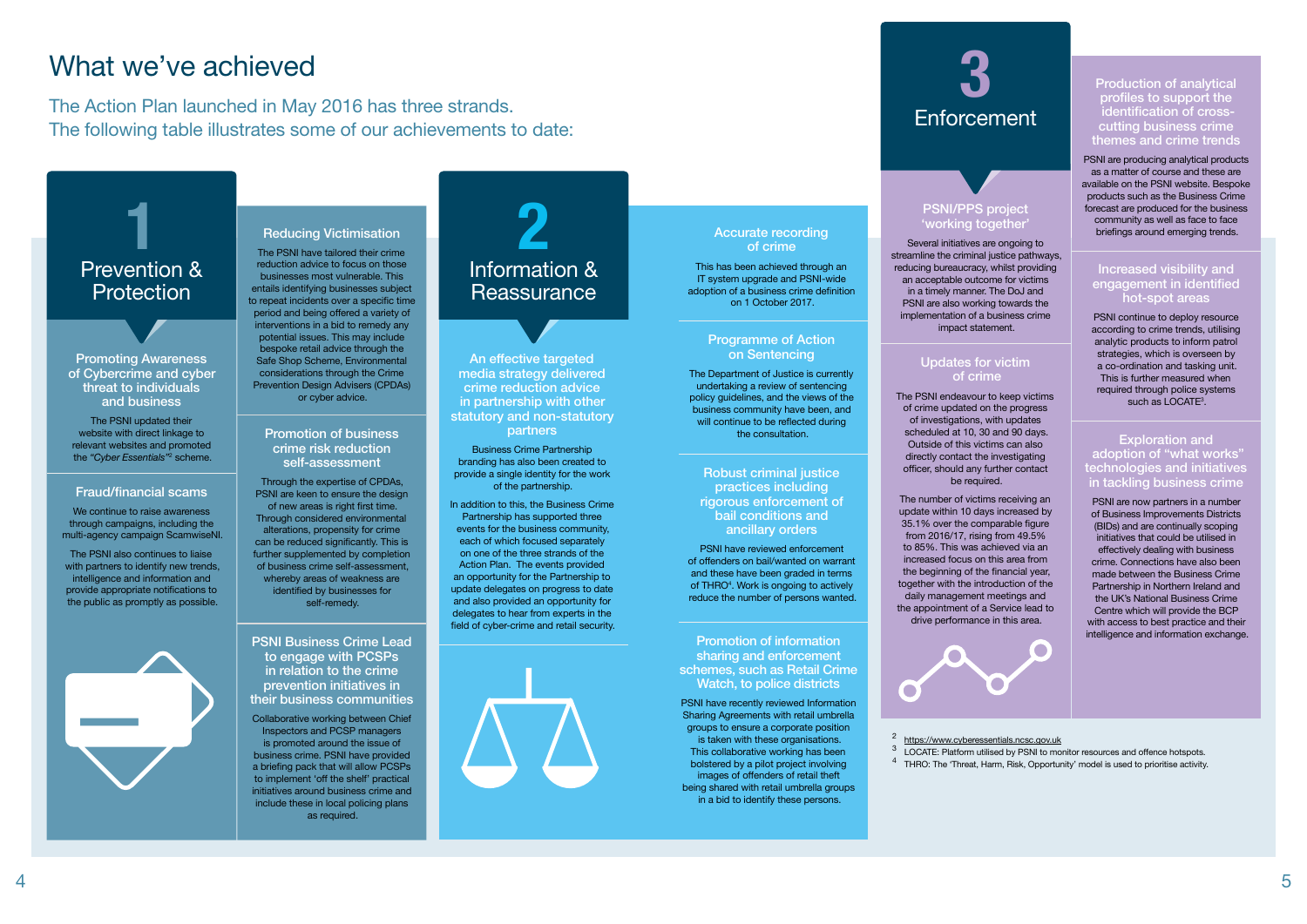The Business Crime Partnership is centred on the business community and its aims and actions are built upon the needs of the business community. As well as wide engagement with businesses across Northern Ireland from the small independent to the large multinational, the Partnership has representatives from across sectors that represent the views of their members and the wider business community. While the business representatives are a key conduit of information to and from the Partnership they also play a role in keeping the aims and actions of the Partnership tangible, meaningful and realistic for the business community as well as at times challenging the Justice community on delivery.

A significant number of Policing and Community Safety Partnerships (PCSPs) had specific actions/initiatives in their action plans to address business and retail crime.

### Business Crime Action Plan Priorities for the future

Deliverables in the (draft) Programme for Government, Indicator 1 delivery plan, include a focus on people and place based approaches, mobilising communities and developing action plans for specific crime and community safety issues with the overall aim of reducing crime and the harm and vulnerability caused by crime. In this context, business crime remains an issue that continues to require focus and energy, and as such the Business Crime Partnership has tailored and updated the Business Crime Action Plan, which will continue to build on the work achieved to date.

The Business Crime Partnership also recognises that Policing and Community Safety Partnerships (PCSPs) are uniquely placed to identify and support engagement and delivery opportunities with key stakeholders that impact on business crime at a local level, whilst providing two-way information on current and emerging business crime issues and feeding into strategic plans at a Northern Ireland level.

The business crime priorities for the future are a blend of both strategic and local approaches.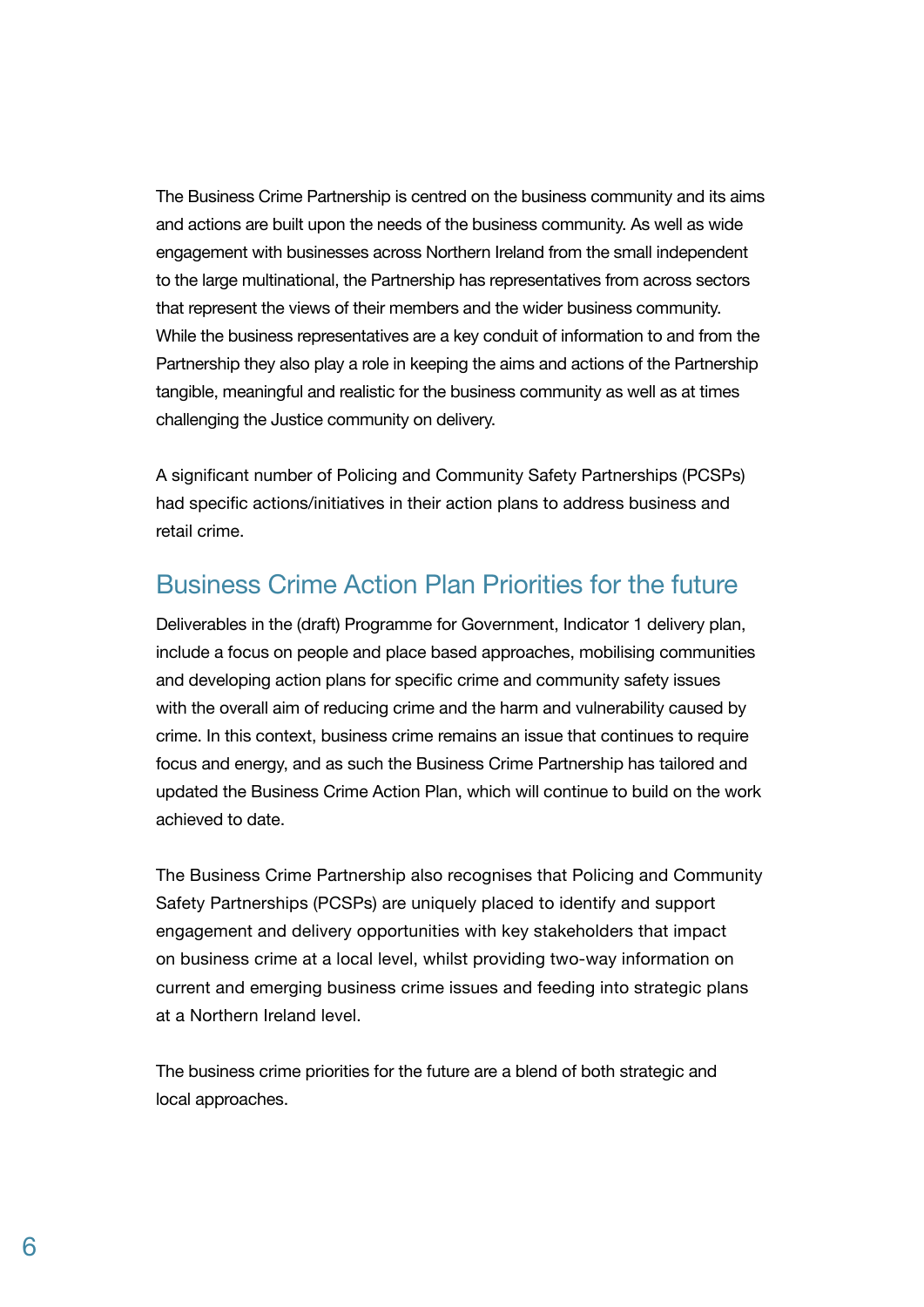### A Safer Northern Ireland to do Business

### Strand 1: Provision of Protective Security and Prevention Advice

### Key Objective:

To maximise awareness and uptake of the crime prevention and protective security measures that are available.

| <b>Activity</b>                                                                                                                                                                                                                                                                                                                                  | <b>Timescale</b> | Lead<br>Organisation | <b>Key Partners</b>                                                    |
|--------------------------------------------------------------------------------------------------------------------------------------------------------------------------------------------------------------------------------------------------------------------------------------------------------------------------------------------------|------------------|----------------------|------------------------------------------------------------------------|
| Hold an annual Business Crime Conference that<br>focuses on prevailing business crime issues, good<br>practice and new initiatives.                                                                                                                                                                                                              | Yearly           | <b>DOJ</b>           | PSNI, NIPB, FSB,<br>NIRC, BCCM, CCI,<br><b>RACNI</b>                   |
| Ensure all PCSPs consider whether crimes against<br>businesses are a priority and if so, ensure it is<br>reflected as such in their action plans.                                                                                                                                                                                                | Yearly           | <b>NIPB</b>          | <b>PCSPs</b>                                                           |
| Conduct a scoping exercise with a view to<br>developing IT systems and procedures to support<br>the introduction of Business Crime Evidence Packs.                                                                                                                                                                                               | 1-2 years        | <b>PSNI</b>          | DOJ, NIPB, FSB,<br>NIRC, BCCM, CCI,<br><b>RACNI</b>                    |
| Create a Business Crime Partnership webpage<br>which provides vital advice and information for<br>business to protect them from becoming victims<br>of crime, keep up to date with emerging trends,<br>and information on who they can contact to seek<br>further help, and how they become a member of the<br>Business Crime Partnership Forum. | May 2018         | <b>DOJ</b>           | PSNI, NIPB, FSB,<br>NIRC, BCCM, CCI,<br>RACNI, Scamwise<br>Partnership |
| Develop an on-line portal which will provide the<br>business community with tailored training packs<br>designed to upskill retail staff in the prevention and<br>detection of retail crime, and improve understanding<br>of the role of the PSNI and how victims of crime will<br>be updated.                                                    | March 2019       | <b>DOJ</b>           | PSNI, NIPB, FSB,<br>NIRC, BCCM, CCI,<br><b>RACNI</b>                   |

| <b>FSB</b>  | Federation of Small Businesses     | CCI         | City Centre Initiative          | DOJ.        | Department of Justice           |
|-------------|------------------------------------|-------------|---------------------------------|-------------|---------------------------------|
| <b>NIRC</b> | Northern Ireland Retail Consortium | RACNI       | Retailers Against Crime NI      | PSNI        | Police Service Northern Ireland |
| <b>BCCM</b> | Belfast City Centre Management     | <b>NIPB</b> | Northern Ireland Policing Board | <b>NBCC</b> | National Business Crime Centre  |